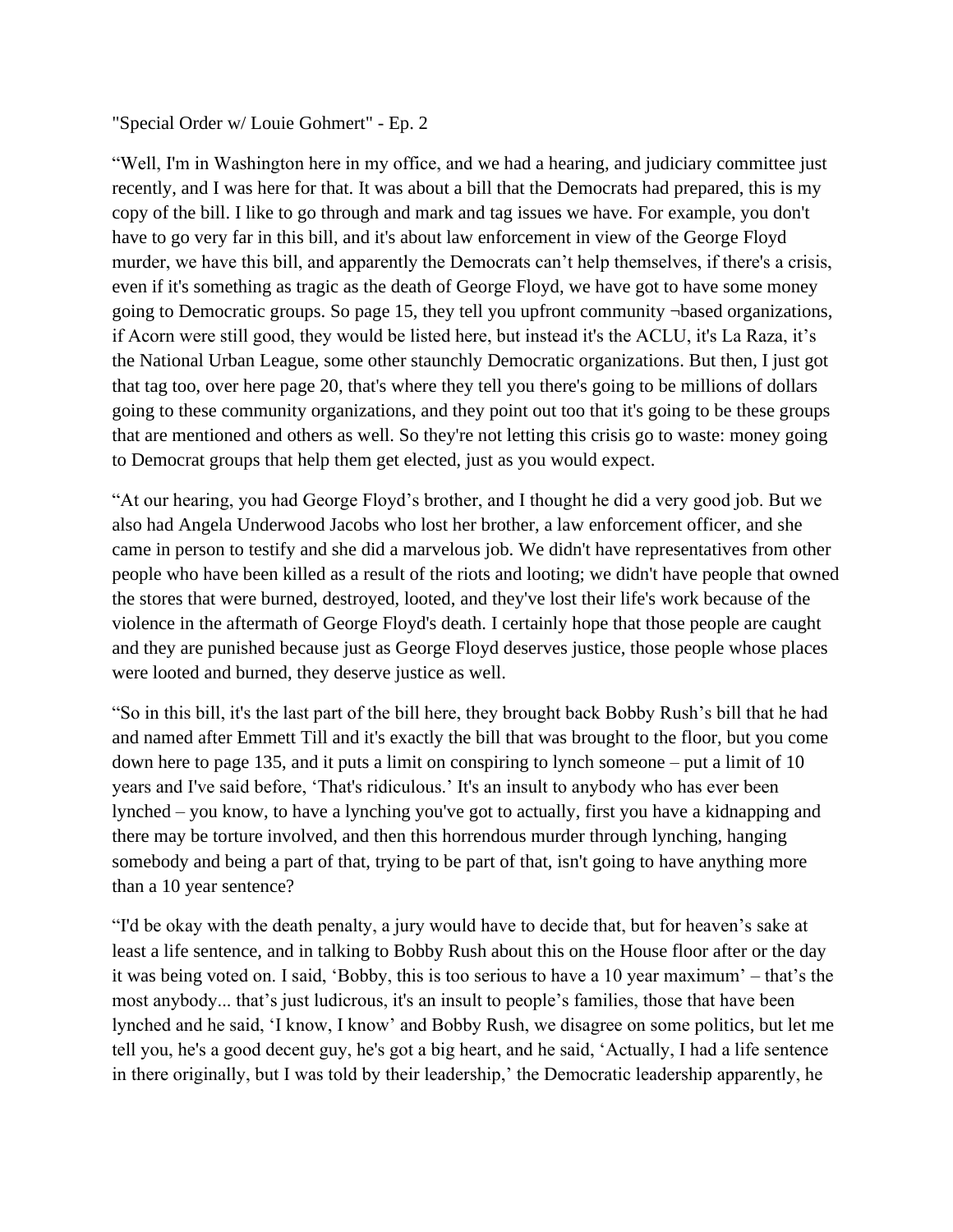had to change it to 10 years maximum or they wouldn't bring it to the floor for a vote, he said, 'I wish it were more than that.'

"Well, they've got it here. We pass it in the house already as a  $10$  -year maximum sentence, but I have a bill prepared and I'm hoping that Bobby will come on board with me, that would change and it would draw more of a federal nexus, but it would create a maximum sentence of life in prison if you're involved in a lynching, and so I would think that surely we could get support for that from the Speaker Pelosi, and that hopefully we could get support for that from Republicans and Democrats in the Senate.

"Now, I thought Mr. Floyd's brother, George Floyd's brother, made a good point, and I put it down that he said that 'We should make law officers the solution, not the problem.' And he's exactly right. These people are not saying we got to defund the police, get rid of the police.

That brings you to anarchy, and there are people behind this. They want anarchy because they want a socialist society where you have a totalitarian Orwellian government, and they think they're going to be the ruling class, because it's tiny, but it's not likely. But the problem is no middle class, no upward mobility, to move from being poor up. It's the rulers and then it's everybody else, and you don't have freedom because they don't recognize your freedom came from God, they say they gave it to [you].

"And I thought, I love Pastor Darrel Scott and I'd known him before, and he testified today, and he did a great job, and he pointed out that his hope is not in some present, his hope is in Jesus Christ, and although Nadler generally let Democrat witnesses go on and on. As soon as he heard, I guess Jesus Christ, he cut him off, couldn't go over by even one second to finish his answer, and then the very next Democrat that asked questions, he let their witnesses go on and on, so I'm not sure why he was afraid of having Pastor Scott testify about that.

"Let's also not forget, we've paid tribute to George Floyd; we paid tribute to Officer Underwood, that was killed, the council woman's brother who was killed; David Dorn. There's so many who have been killed or harmed through all of this, but we also should never forget the law officers who have laid down their lives so that we can have the freedoms we have. We shouldn't forget them.

"And somehow, and all this long drawn out hearing the Democrats have had with, over a bill that they did not let us provide any input whatsoever, we reached out, we wanted to participate, they didn't want our opinion, they didn't want our input, they did it themselves, but I'm afraid the law officers that have laid down their lives for our freedom, they're getting lost in the mix. And I'm telling you, I've been to too many funerals, too many memorials recognizing the heroic sacrifices of our law enforcement officers: they should not be forgotten, and Jesus himself said, 'Greater love hath no one than this, that a man lay down his life for his friends.' And how about for law officers laying down their lives for people they don't even know, they're not even their friends, yet they go into harm's way, and I'll tell you back, not long after law school, when I was assistant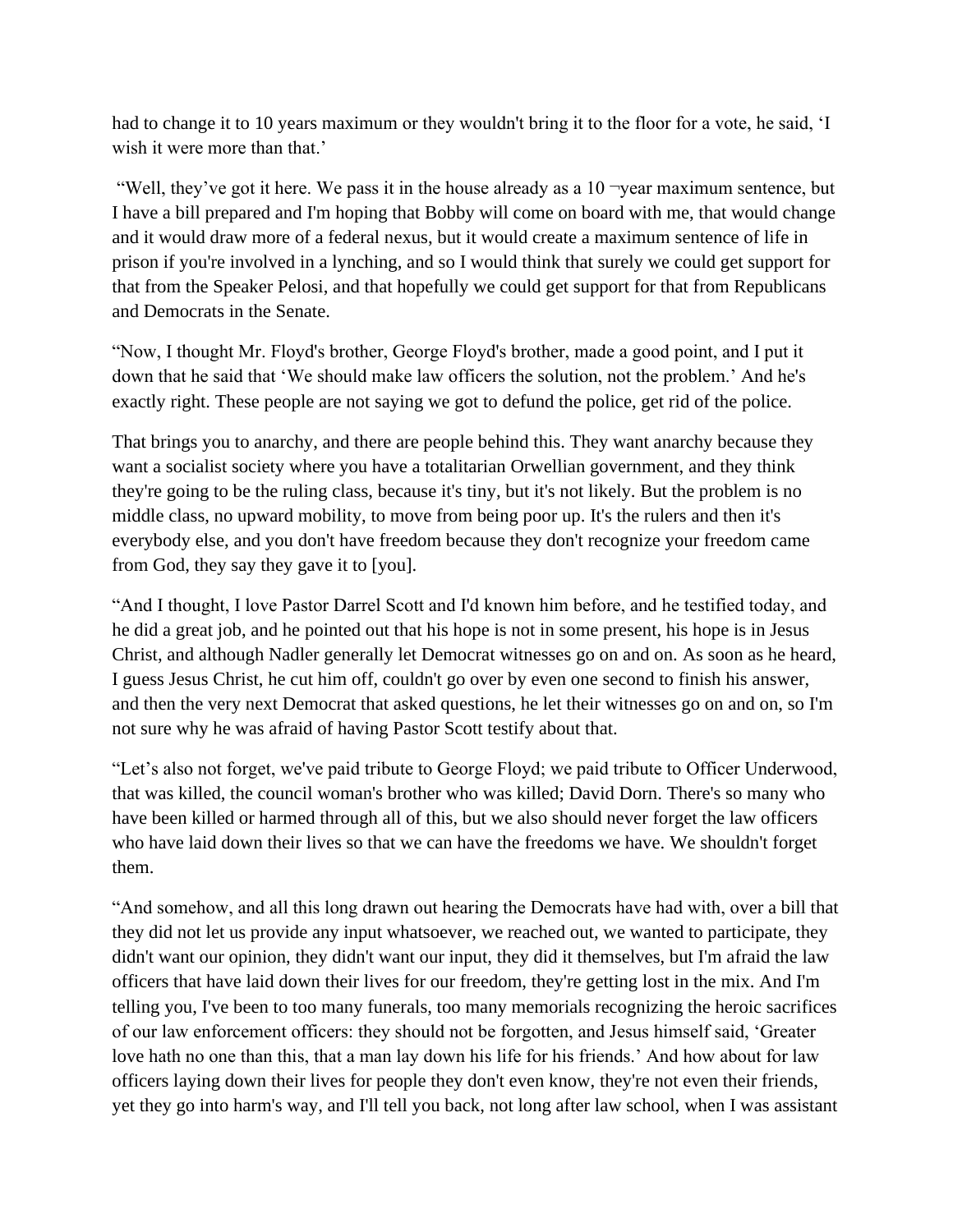D¬A, I did some ride¬ alongs and yeah, I was in the army for four years, but we never were in combat during those four years,

But I went on the ride alongs and there was a guy who was threatening to kill people in the area, and if anybody came out there and I went with some deputies out there, it was a remote area, and I'm telling you I had some hair back then, and it was standing on end and the hair on my neck was standing up and I had a weapon and the Deputies around me had a weapon, and we were spread out, but just a few feet away from the door, and not knowing if that door was going to open and one of us was going to get shot, really is quite sobering. And that's the only time that I had a ride along where there was a potential death threat, now I've been threatened many times as a judge, but this one, I was right there at the door to help if I could, and it turned out the guy was not there, but you don't know that, when you yell and the hand reaches up to open the door. These guys do that all the time. They put their lives at risk all the time, so let's not defund them.

"And one other thing, everybody acknowledges there are some bad cops, and I've submitted for decades that the percentage of bad cops to good cops is minuscule compared to problem people compared to the general population, but there are some. Well, how do they stay? Most law officers know who the bad guys are. They know who the bad cops are.

And they don't want to ride on patrol with them, they don't want to work with them.

Well, how do they get to stay? Well, the unions step in and defend them, and they go to bat for them, and in fairness to unions, I know times when there have been whistle blowers, who blew the whistle on a top cop who was a problem, and then they had revenge brought to bear against them and the union stepped in and defended the whistle blower. Great, but there's got to be another way to do that.

And the unions have defended these bad cops, and actually, there was a story from a few years ago in Dallas, where a man was down and he did have drugs in his system, and he had a knee in his back, and 30 times on the video, he asked... he said he couldn't breathe, he couldn't... and he ended up dying as a result. Well, those officers were indicted, but then last year, the charges were dropped by the DA who happens to be a Democrat, but what was amazing about it is, it apparently, from the story I saw, it must have been the union organization that went to bat for him and got the charges dismissed.

"Well, there's got to be a better way than that, and some are saying, 'Oh, the way we do it,' and Democrats are saying 'We gotta remove the immunity they have from lawsuits,' well, it's a qualified immunity, meaning that if you're violating the law or you're violating somebody's civil rights, you can be sued and that's the way it should be. But if you're doing your job, you're not violating someone civil right, you're not committing a crime, you can't be individually sued, and as judges, we had judicial immunity, otherwise, every inmate and every prison would be constantly suing the judges, you've got to have some immunity there, qualified immunity, and many Democrats want to get rid of that so that you can sue every law officer